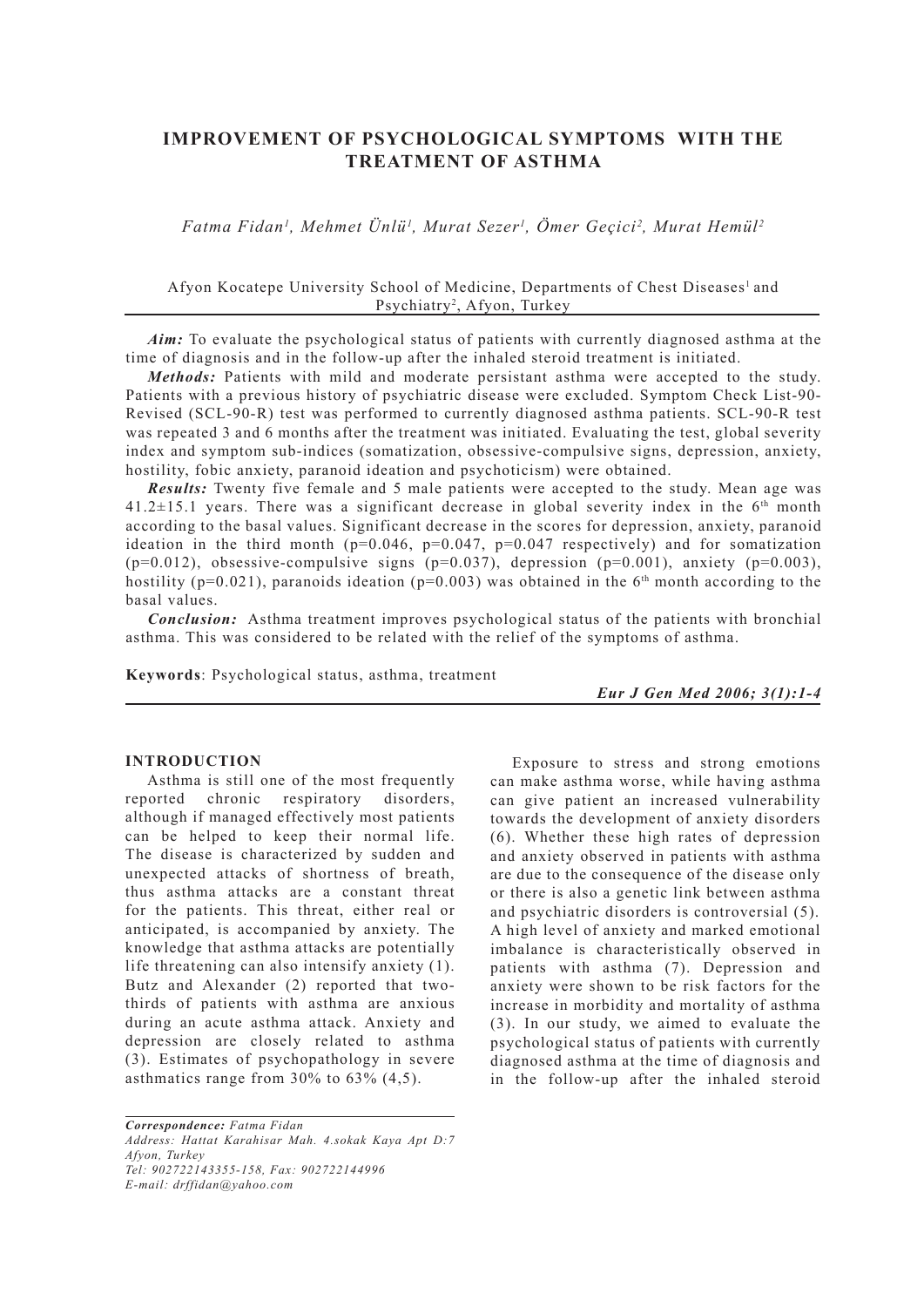|                           | Basal           | 3rd month       | 6th month       | $n*$  | $n**$ |
|---------------------------|-----------------|-----------------|-----------------|-------|-------|
| Somatization              | $1.57 \pm 0.75$ | $1.46 \pm 0.91$ | $1.11 \pm 0.76$ | 0.247 | 0.012 |
| Obsessive-compulsive      | $1.41 \pm 0.91$ | $1.22 \pm 0.91$ | $1.05 \pm 0.96$ | 0.279 | 0.037 |
| Interpersonal sensitivity | $1.09 \pm 0.82$ | $0.93 \pm 0.87$ | $0.65 \pm 0.58$ | 0.199 | 0.001 |
| Depression                | $1.28 \pm 0.81$ | $1.02 \pm 0.87$ | $0.75 \pm 0.73$ | 0.046 | 0.001 |
| Anxiety                   | $1.11 \pm 0.75$ | $0.80\pm0.66$   | $0.64\pm0.63$   | 0.007 | 0.003 |
| Hostility                 | $0.95 \pm 0.76$ | $0.93 \pm 0.97$ | $0.62\pm0.67$   | 0.118 | 0.021 |
| Fobic anxiety             | $0.71 \pm 0.69$ | $0.52\pm0.55$   | $0.46\pm0.59$   | 0.166 | 0.053 |
| Paranoid ideation         | $1.05 \pm 0.82$ | $0.85 \pm 0.81$ | $0.65 \pm 0.73$ | 0.047 | 0.003 |
| Psychoticism              | $0.66 \pm 0.52$ | $0.55 \pm 0.68$ | $0.48 \pm 0.59$ | 0.205 | 0.061 |
| Additional scales         | $1.12\pm0.72$   | $0.80 \pm 0.78$ | $0.57 \pm 0.60$ | 0.027 | 0.002 |
| Global severity index     | $1.05 \pm 0.65$ | $0.93 \pm 0.73$ | $0.74 \pm 0.58$ | 0.101 | 0.003 |

Table 1. Global severity index and symptom sub-indices at basal, 3<sup>rd</sup> and 6<sup>th</sup> months according **to SCL-90-R test**

*\*comparison between basal and 3th month scores, \*\*comparison between basal and 6th month scores* 

treatment is initiated, using the Symptom Check-List-90-Revised (SCL-90-R) test  $(8,9)$ .

# **MATERIALS AND METHODS**

Mild and moderate persistant asthma patients newly diagnosed were accepted to the study. Patients with a previous history of psychiatric disease and those with an acute asthma attack were excluded. Twelve patients whose symptoms could not be controlled at the end of one month and underwent a change in treatment regimen, and those who did not come to regular controls were rejected from the study. Thirty regularly controlled patients accepted to the study and inhaled steroids with or without beta-2-agonists according to the stage of their disease were initiated.

SCL-90-R test was performed at the time of diagnosis, and 3 and 6 months after the treatment was initiated to evaluate the psychological symptoms. In the SCL-90-R, subjects rated the 90 symptoms of distress on a 5-step Likert-scale with 0 being 'not at all' and 4 being 'extremely'. Subjects were instructed to indicate the amount they were bothered by each of the symptoms during the preceding week. The statements were assigned to 9 dimensions or factors (F) reflecting various types of psychopathology: (F1) somatization, (F2) obsessive-compulsive signs, (F3) interpersonal sensitivity, (F4) depression, (F5) anxiety, (F6) hostility, (F7) phobic anxiety, (F8) paranoid ideation and (F9) psychoticism. The Global Severity Index (GSI), that registers the severity of all answered statements as the average depth of impairment, reflects the degree of symptomatology.

Statistical analysis was made using computerized statistical procedure for social sciences (SPSS Inc., Chicago, USA) 10.0 package program and expressed as mean±S.D. Basal SCL-90-R scores and scores at 3rd and 6th month of the treatment were compared using Wilcoxon test. A p-value less than 0.05 was considered statistically significant.

# **RESULTS**

The mean age of 25 (83.3%) female and 5  $(16.7\%)$  male patients was  $41.2\pm15.1$  years. Nine (30%) patients were received inhaled steroids (budesonide) and 21 patients were received combined therapy (budesonide+formoterol or fluticasone+salmeterol). At the end of 1 month, respiratory symptoms of the patients were taken under control.

Evaluating the SCL-90-R test, there were no significant differences between basal and  $3<sup>rd</sup>$  month scores in global severity index, whereas there is a significant decrease in the  $6<sup>th</sup>$ month according to the basal values  $(p=0.101)$ and p=0.03, respectively). Compared with the basal values depression, anxiety and paranoid ideation scores ( $p=0.046$ ,  $p=0.047$ ,  $p=0.047$ , respectively) were decreased significantly in the 3rd month of the treatment. At the end of 6 months there was a significant decrease in somatization, obsessive-compulsive signs, depression, anxiety, hostility and paranoid ideation scores (p=0.012, p=0.037, p=0.001,  $p=0.003$ ,  $p=0.021$  and  $p=0.003$ , respectively) (Table 1).

# **DISCUSSION**

The association between asthma and psychological factors has been observed for centuries (4,10,11). Psychiatric morbidity has been examined for all levels of severity of asthma in both adults and children, and psychiatric disorder rates have been reported to be higher than the nonasthmatic population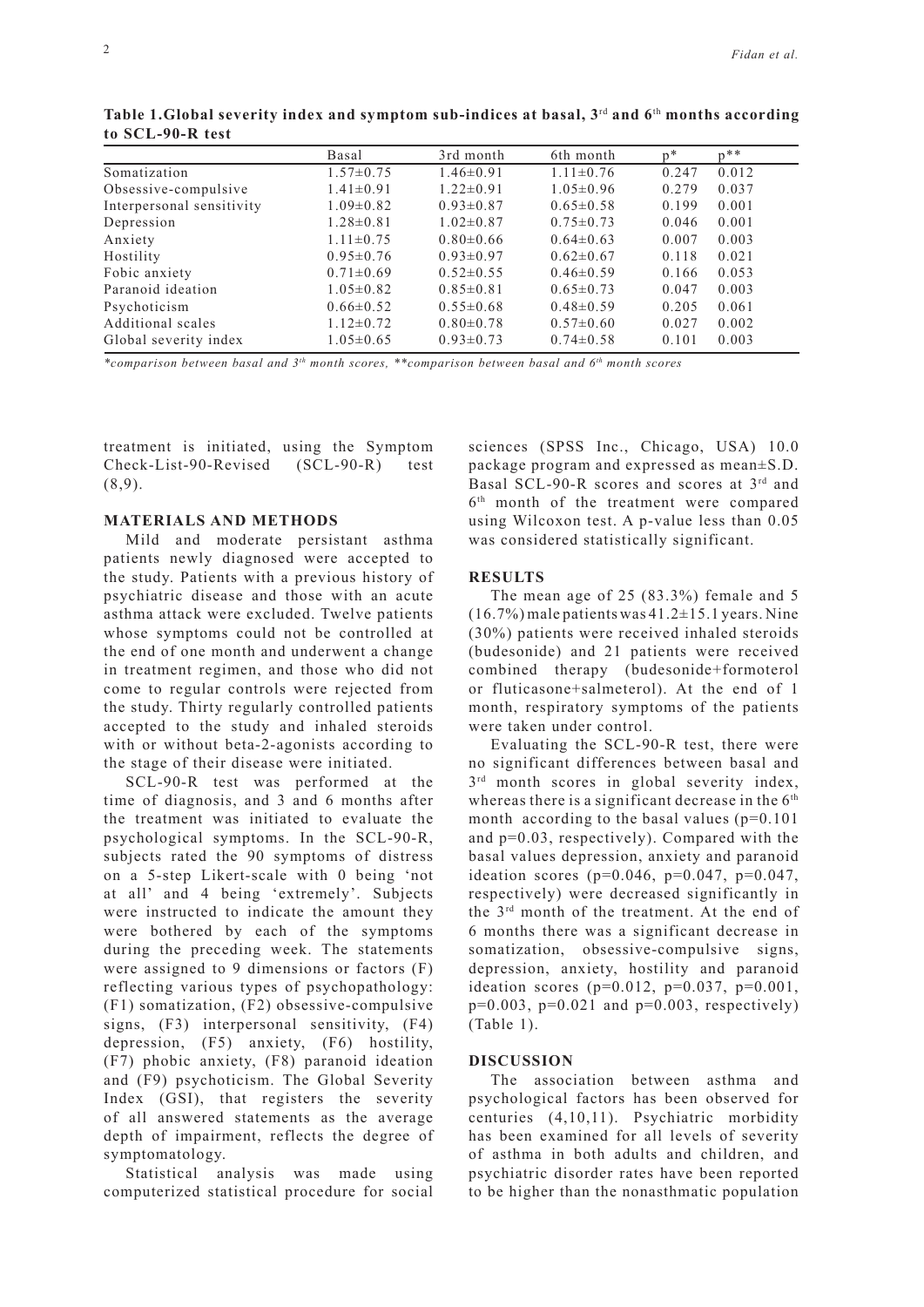(12,13). Co-morbid psychiatric disorders have been linked to more severe asthma, prolonged hospitalization and increased use of steroids  $(14,15)$ .

It is well documented that psychological and respiratory symptoms can be interrelated. Asthma patients with abnormal psychological status (anxiety, depression, hate or cognitive disorders) complain more frequently from respiratory symptoms (cough, phlegm, wheeze and dyspnea) (16). Frequent admissions to hospital, inability to work and limitations in other activities often lead to behavioral problems indicative of psychiatric morbidity (17).

Cluley et al. (11) evaluated psychiatric disorders in patients with asthma using hospital anxiety-depression scale and found psychiatric disorders in 46% of the patients. The population most at risk - those who were poorly controlled and poorly adherent to their medication and those who dropped out from clinic and/or the study - had the highest psychiatric morbidity. The group with severe asthma but good adherence showed a level of psychiatric morbidity inbetween the highest and lowest levels. In another study 26 patients (68.5%) reported symptoms of anxiety and 25 (65.8%) patients reported symptoms of depression (18)

In a study, Fritz et al. (19) found a significant difference in  $\text{FEV}_1$  and  $\text{FEV}_1/\text{FVC}$ values between asthma patients with and without depressive symptoms, and suggested that this may be associated with a common biological pathway between asthma and depression. There are many studies suggesting that treatment of depression and anxiety in patients with asthma improve control of the disease (20,21).

The Symptom Checklist-90-Revised (SCL-90-R) is a self-report symptom inventory. It is a measure of current psychological symptom status with a time reference of the past 7 days including today. To our knowledge, the SCL-90-R test was not used previously to evaluate the psychological status of patients with asthma. In the previous studies psychological status of patients with asthma were evaluated with a variety of tests but the changes in the psychological status of patients with currently diagnosed asthma after the treatment have not been studied. In our study psychological status of currently diagnosed asthma patients was evaluated at basal,  $3<sup>rd</sup>$  and  $6<sup>th</sup>$  month of the treatment using SCL-90-R test. According to this test, there were no significant differences between basal and 3rd month scores in global severity index, whereas there was a significant decrease in the 6th month scores according to the basal values. Compared with the basal values we found a significant decrease in depression, anxiety and paranoid ideation scores in the  $3<sup>rd</sup>$  month and a significant decrease in somatization, obsessive-compulsive signs, depression, anxiety, hostility and paranoid ideation scores in the 6th month of the treatment.

As a result, asthma treatment not only relieves the respiratory symtoms and clinical status of the patients but significantly improves the psychological symptoms as well. The improvement in psychological status of the patients was considered to be related with the successful control of the asthma symptoms.

# **REFERENCES**

- 1. Thoren C, Petermann F. Reviewing asthma and anxiety. Respir Med 2000;94: 409-15
- 2. Butz AM, Alexander C. Anxiety in children with asthma. J Asthma 1993;30: 490-9
- 3. Harrison BDW. Psychosocial aspects of asthma in adults.Thorax 1998;53:519–25
- 4. Yellowlees P, Haynes S, Potts N, Ruffin R. Psychiatric morbidity in patients with life threating asthma: initial report of a controlled study. Med J Aust 1988;146: 246–9
- 5. Wamboldt MZ, Weintraub P, Kiafchick D, Wamboldt ES. Psychiatric family history in adolescents with severe asthma. J Am Acad Child Adolesc Psychiatry 1996;35: 1042–9
- 6. Rumbak MJ, Kelso TM, Arheart KL, Self TH. Perception of anxiety as a contributing factor of asthma; indigent vs. non-indigent. J Asthma 1993;30: 165–9
- 7. Bell IR, Jasnoski ML, Kajan J, King DS. Depression and allergies: a survey of a non-clinical population. Psychother Psychosom 1991;55:24–31
- 8. Derogatis LR, Cleary PA. Confirmation of the dimensional structure of the SCL-90: a study in construct validation. J Clin Psychol 1977;33: 981–9
- 9. Hardt J, Gerbershagen HU, Franke P. The symptom check-list, SCL-90-R: its use and characteristics in chronic pain patients. Eur J Pain 2000;4:137–48
- 10. Rosner F. Moses Maimonides' treatise on asthma. Thorax 1981;36:245-51
- 11. Cluley S, Cochrane GM. Psychological